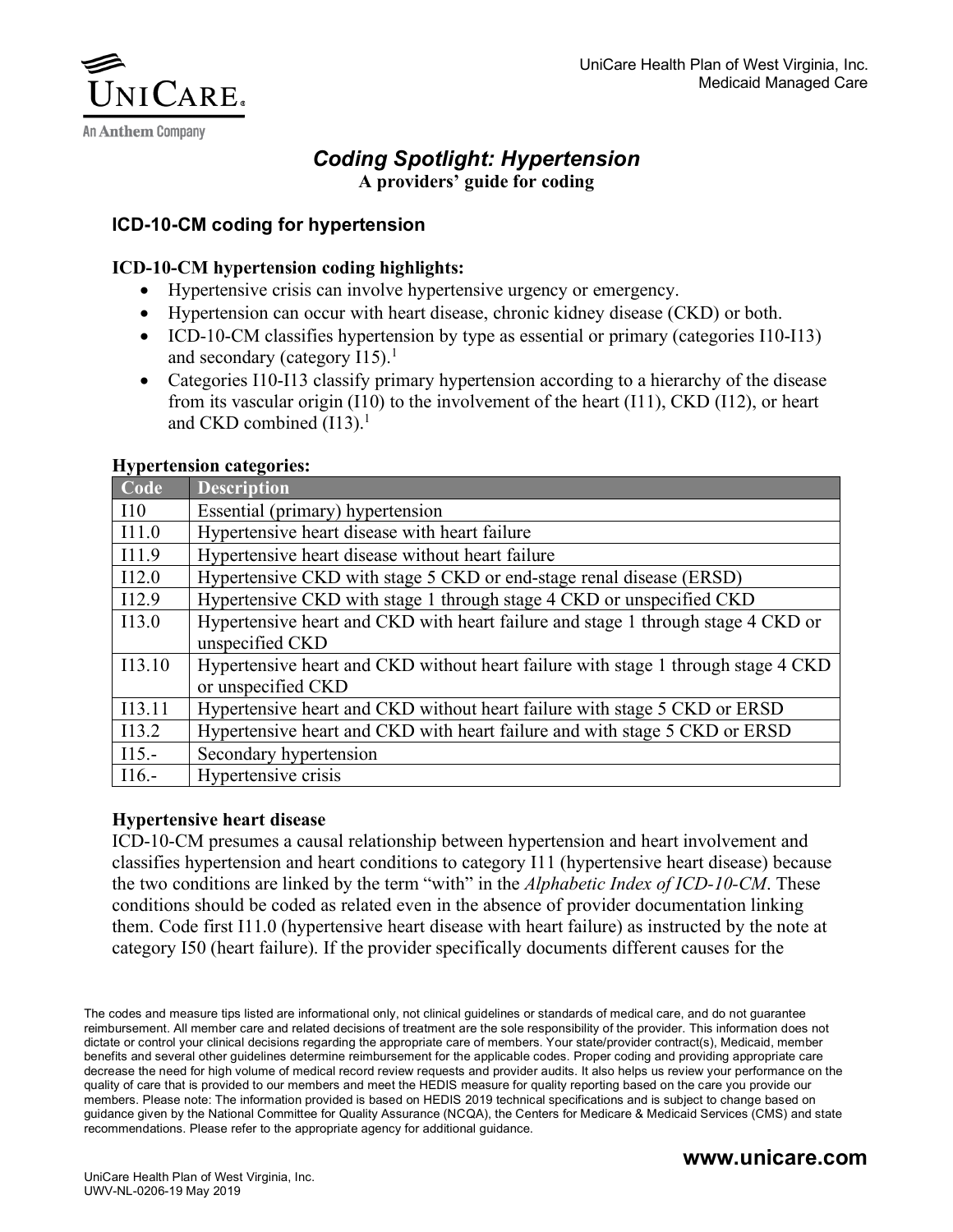hypertension and the heart condition, the heart condition (I50.-, II51.4 to I51.x9) and hypertension are coded separately.<sup>1</sup>

Category I11 is subdivided to indicate whether heart failure is present. However, an additional code from category I50 is required to specify the type of heart failure, if known.

Documentation may vary, but coding instructions remain the same. For example:

- Congestive heart failure due to hypertension:  $I11.0 + I50.9$
- Hypertensive heart disease with congestive heart failure:  $I11.0 + I50.9$
- Congestive heart failure with hypertension:  $I11.0 + I50.9$

Other heart conditions that have an assumed causal connection to hypertensive heart disease:

| $\overline{\text{Code}}$ | <b>Description</b>               |
|--------------------------|----------------------------------|
| I51.4                    | Myocarditis, unspecified         |
| I51.5                    | Myocardial degeneration          |
| I51.7                    | Cardiomegaly                     |
| I51.81                   | Takotsubo syndrome               |
| I51.89                   | Other ill-defined heart diseases |
| I51.9                    | Heart disease, unspecified       |

## **Hypertension and CKD**

When the diagnostic statement includes both hypertension and CKD, ICD-10-CM assumes there is a cause-and-effect relationship. A code from category I12 (hypertensive CKD) is assigned because the two conditions are linked by the term "with" in the *Alphabetic Index of ICD-10-CM*. These conditions should be coded as related even in the absence of provider documentation linking them, unless the documentation clearly states the conditions are unrelated.<sup>1</sup>

A fourth character is used with category I12 to indicate the stage of the CKD. The appropriate code from category N18 should be used as a secondary code to identify the stage of CKD.

# **Hypertensive heart and CKD**

Combination category I13 codes are assigned for hypertensive heart and CKD when there is hypertension with both heart and kidney involvement. If heart failure is present, an additional code from category I50 is assigned to identify the type of heart failure.<sup>1</sup>

The appropriate code from category N18 (CKD) should be used as secondary code with a code from category I13 to identify the stage of CKD.

## **Hypertensive cerebrovascular disease**

For hypertensive cerebrovascular disease, first the appropriate code from categories I60 to I69 is assigned followed by the hypertension code.

## **Hypertensive retinopathy**

Subcategory H35.0 (background retinopathy and retinal vascular changes) should be used with a code from category I10 to I15 (hypertensive disease to include the systemic hypertension).2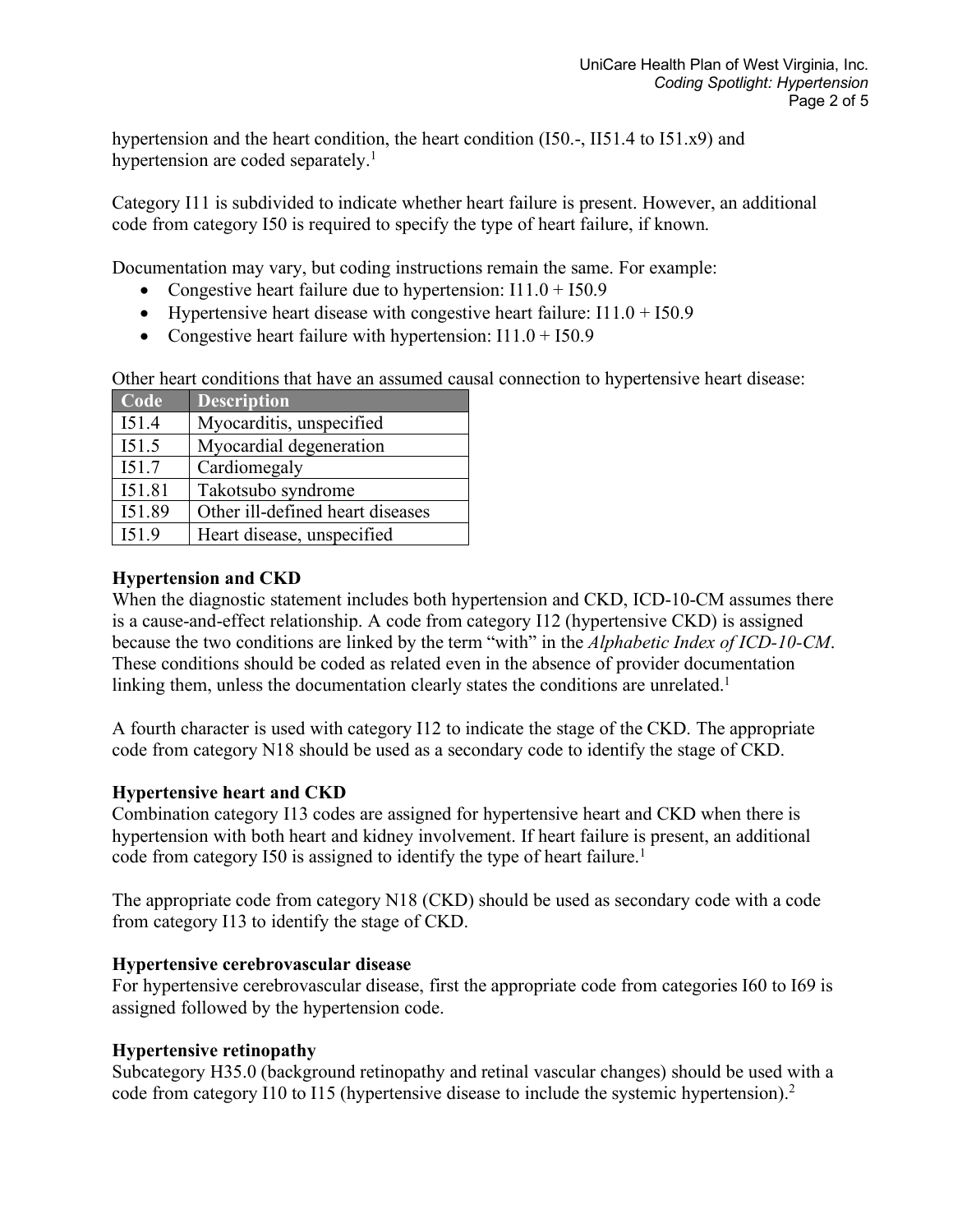## **Hypertension, secondary**

Two codes are required — one to identify the underlying etiology and one from category I15 to identify the hypertension. For example:

- Hypertension due to systemic lupus erythematosus:  $M32.10 + I15.8$
- Acromegaly with secondary hypertension seen for hypertension management:  $I15.2 +$ E22.0

# **Hypertension, transient**

Code R03.0 (elevated blood pressure reading without diagnosis of hypertension) is assigned unless the patient has an established diagnosis of hypertension. For transient hypertension of pregnancy, code O13.- (gestational [pregnancy-induced] hypertension without significant proteinuria) or O14.- (pre-eclampsia).

# **Hypertensive crisis**

A code from category I16 (hypertensive crisis) is assigned for any documented hypertensive urgency, hypertensive emergency or unspecified hypertensive crisis. Report two codes, at a minimum, for hypertensive crisis. The crisis code is reported in addition to the underlying hypertension code (I10 to I15).<sup>1</sup>

- Hypertensive urgency: I16.0
- Hypertensive emergency: 116.1
- Hypertensive crisis, unspecified: I16.9

# **Pulmonary hypertension**

Pulmonary hypertension is classified to category I27 (other pulmonary heart diseases). For secondary pulmonary hypertension (I27.1, I27.2-), any associated conditions or adverse effect of drugs or toxins should be coded.<sup>2</sup>

# **More coding tips**

Blood pressure and medication management should be assessed at every encounter involving a hypertensive patient. Clarity is important in documenting hypertension. Ensure that the diagnosis is captured by noting it in the medical record documentation:

- Specify a pregnant patient with hypertension as having a pre-existing, gestational, pre-eclampsic or eclampsic hypertension.
- Document and code the smoking status of a patient with hypertension:
	- o Current smoker: F17.
	- o Personal history of tobacco dependence: Z87.891
	- o Tobacco use: Z72.0
	- o Exposure to environmental tobacco smoke: Z57.31
- Document any causal relationship between hypertension and background retinopathy or other condition in which the hypertension caused vascular changes and organ damage.

# **HEDIS**<sup>â</sup> **Quality Measures for hypertension**

The Controlling High Blood Pressure (CBP) measure looks at a sample of members ages 18 to 85 years of age who have a diagnosis of hypertension and whose blood pressure (BP) is regularly monitored and controlled.3

*HEDIS is a registered trademark of the National Committee for Quality Assurance (NCQA).*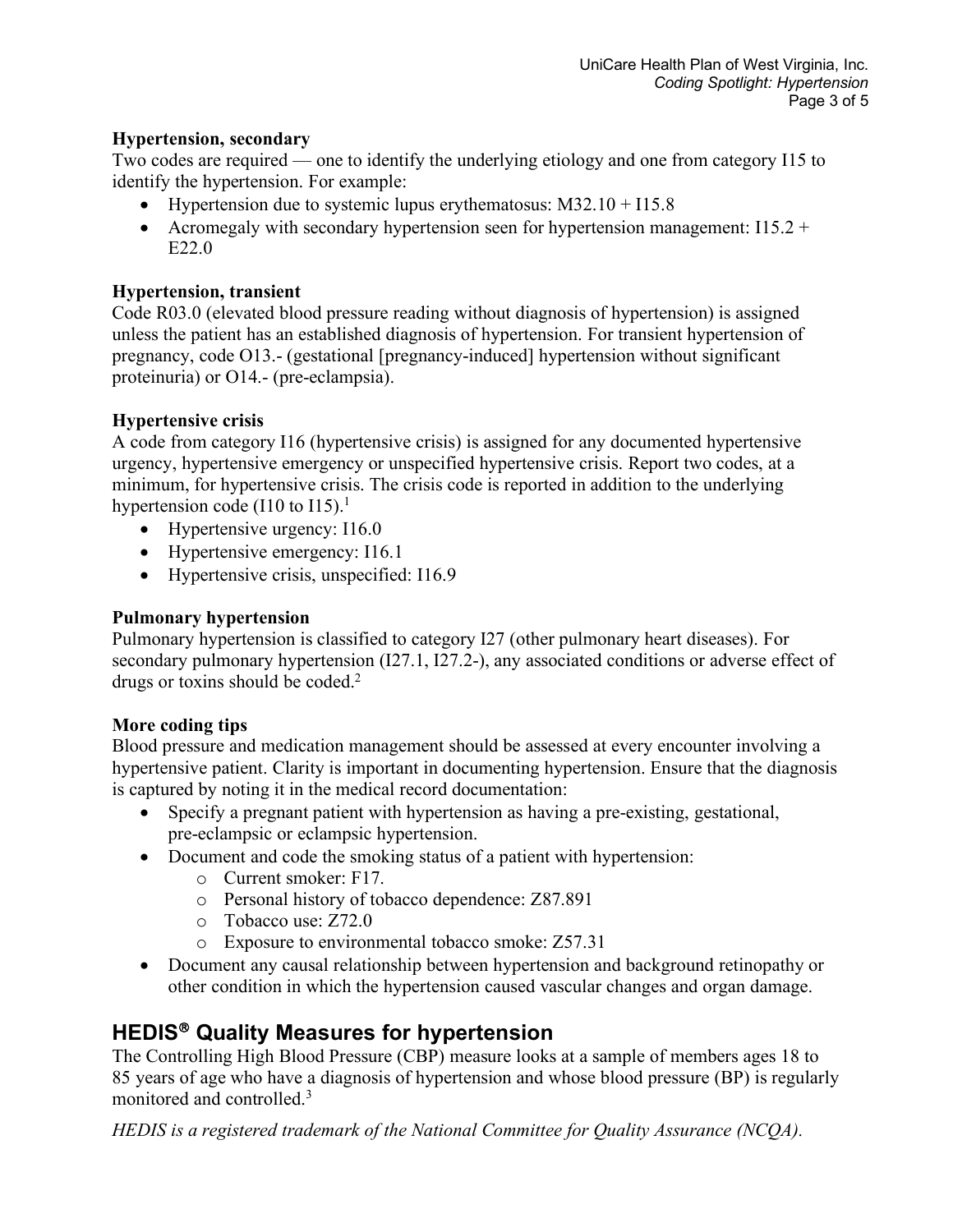## **Record your efforts**

Document blood pressure and diagnosis of hypertension. Patients whose BP is adequately controlled include patients ages 18 to 59 with less than 140/90 mm Hg.

**Both** systolic and diastolic values must be below the stated value. The most recent BP measurement during the year counts toward compliance.

What does not count?

- A BP measurement taken on the same day or one day before the test or procedure (fasting blood tests not included).
- Patient reported BP measurements.
- A BP measurement taken on the same day as a diagnostic test or procedure that requires a change in diet or medication regimen. For example:
	- o Procedures that require a change in diet or medication regimen: colonoscopy, dialysis, infusions, chemotherapy, nebulizer treatment with albuterol and injection of lidocaine prior to mole removal
	- $\circ$  Procedures (low-intensity or preventive) that would not disqualify the BP reading: vaccinations, injections, TB test, intrauterine device insertion and eye exam with dilating agents

## **Codes to identify hypertension**

|             | $ICD-10-CM$ CPT Category II codes <sup>4</sup> |                               |
|-------------|------------------------------------------------|-------------------------------|
| <b>I</b> 10 | $3074$ F: systolic BP <130                     | $3078F$ : diastolic BP <80    |
|             | 3075F: systolic BP 130 to 139                  | 3079F: diastolic BP 80 to 89  |
|             | 3077F: systolic BP $\geq$ 140                  | 3080F: diastolic BP $\geq 90$ |

## **Strategies for success**

- Improve the accuracy of BP measurements performed by your clinical staff by:
	- o Providing training materials from the American Heart Association.
	- o Conducting BP competency tests to validate the education of each clinical staff member.
	- o Making a variety of cuff sizes available.
- Instruct your office staff to recheck BPs for all patients with initial recorded readings greater than systolic 140 mm Hg and diastolic of 90 mm Hg during outpatient office visits; have your staff record the recheck in the patient's medical records.
- Educate your patients (and their spouses, caregivers or guardians) about the elements of a healthy lifestyle, such as:
	- o Heart-healthy eating and low-salt diet.
	- o Smoking cessation and avoiding secondhand smoke.
	- o Adding regular exercise to daily activities.
	- o Home BP monitoring.
	- o Ideal body mass index.
	- o The importance of taking all prescribed medications as directed.
- Remember to include the applicable Category II reporting codes on the claim form to help reduce the burden of HEDIS medical record review.